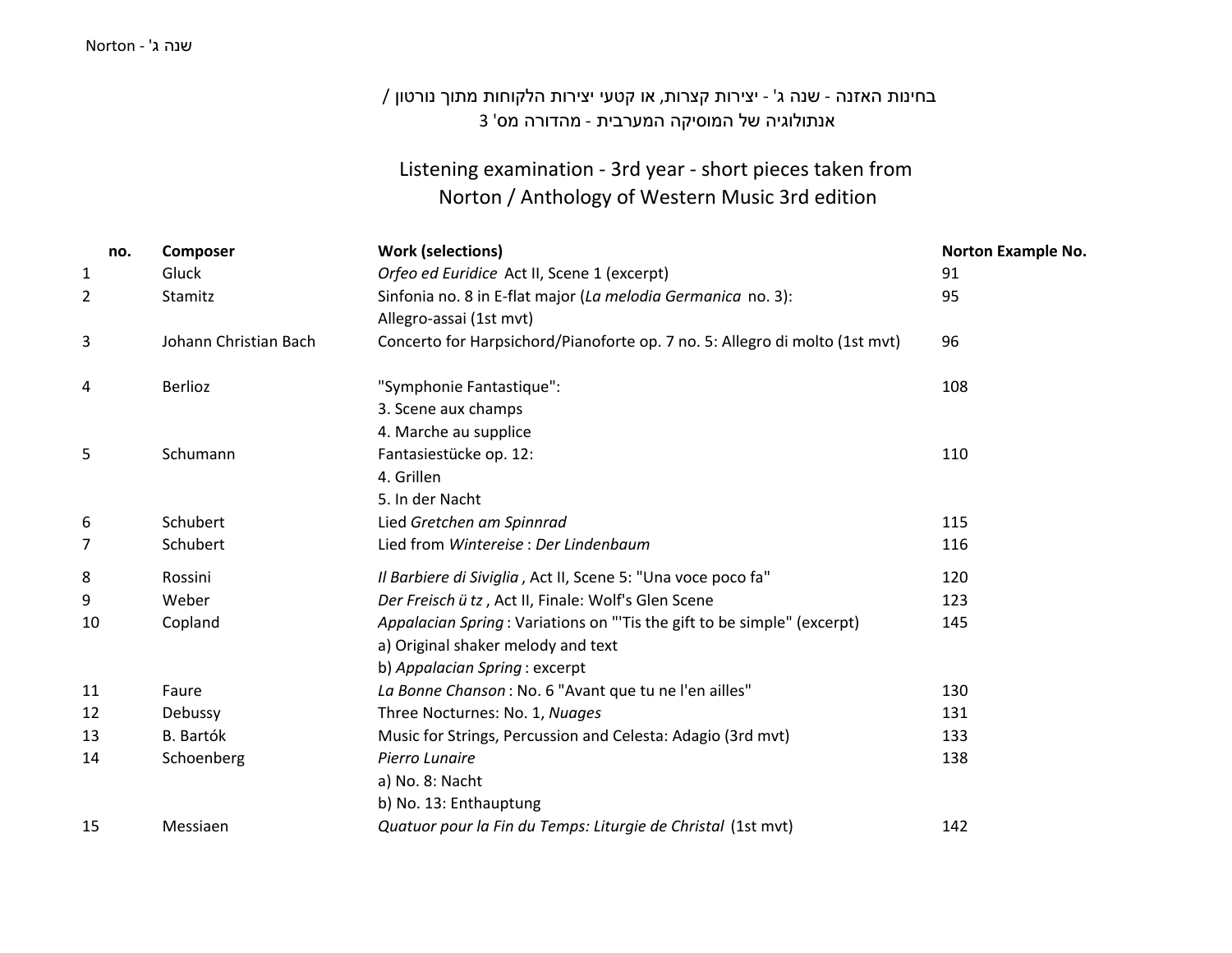#### שנה ג' - Norton

#### 16 Couperin

25ème Ordre a) La Visionaire b) La Mysterieuse c) La Monflabert d) La Muse victorieuse e) Les Ombres errantes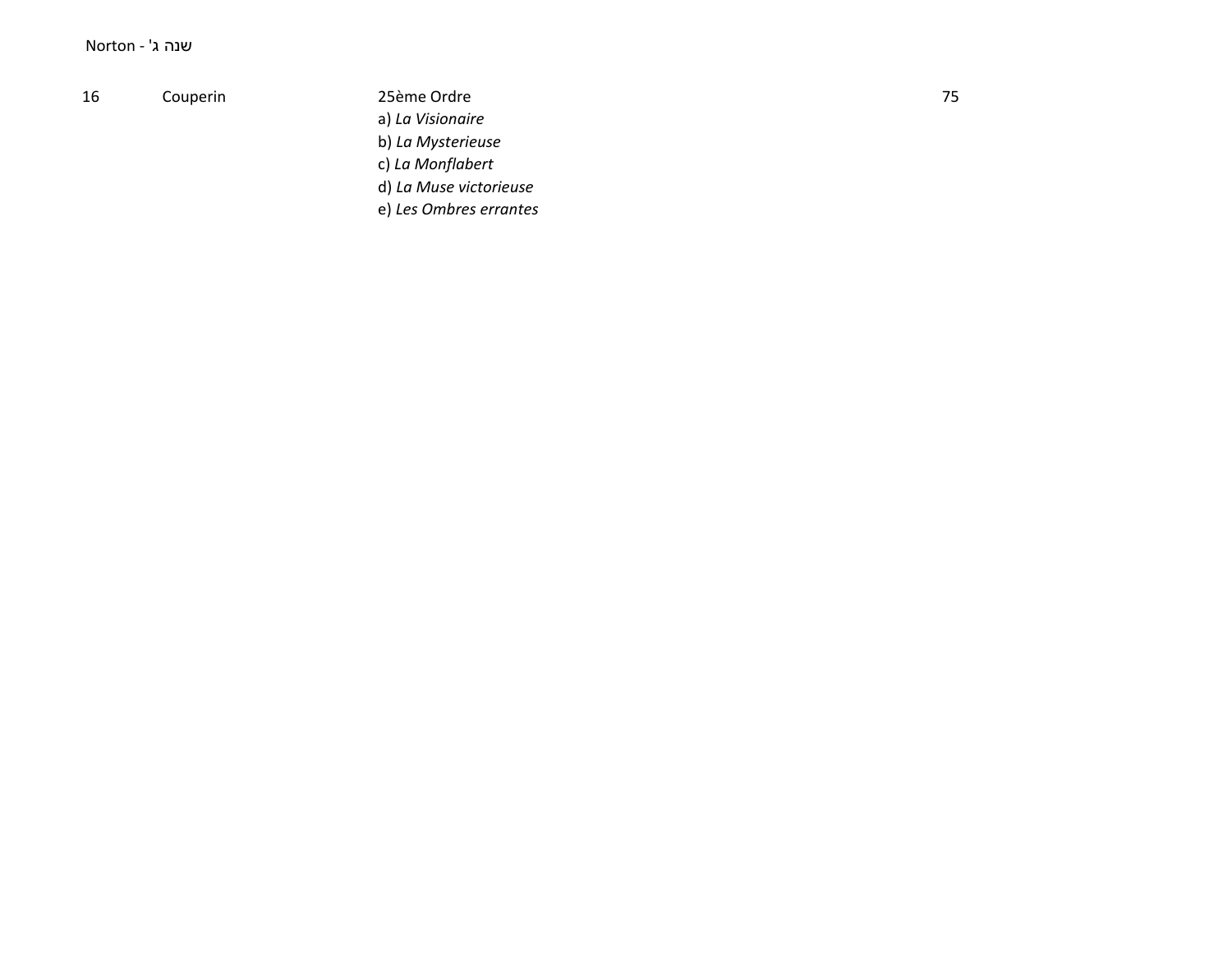שנה <sup>ג</sup>' - יצירות לזיהוי

# 3rd year: List of music pieces for identification

| no. | Composer      | <b>Work</b>                                               | <b>Movements</b>                                                                                                                                                                                                                                                                                                                                                                                                |
|-----|---------------|-----------------------------------------------------------|-----------------------------------------------------------------------------------------------------------------------------------------------------------------------------------------------------------------------------------------------------------------------------------------------------------------------------------------------------------------------------------------------------------------|
| 1   | <b>Brahms</b> | Clarinet Quintet in B minor, op. 115                      |                                                                                                                                                                                                                                                                                                                                                                                                                 |
| 2   | Mendelssohn   | Symphony no. 4 op. 90 The Italian                         |                                                                                                                                                                                                                                                                                                                                                                                                                 |
| 3   | Schubert      | Octet in F major op. 166                                  |                                                                                                                                                                                                                                                                                                                                                                                                                 |
| 4   | Mahler        | Symphony no. 2 in C minor                                 |                                                                                                                                                                                                                                                                                                                                                                                                                 |
| 5   | Ravel         | Suite for Orchestra - Ma Mère L'Oye                       |                                                                                                                                                                                                                                                                                                                                                                                                                 |
| 6   | <b>Brahms</b> | Double Concerto for Violin and Violoncello in A minor op. |                                                                                                                                                                                                                                                                                                                                                                                                                 |
|     |               | 102                                                       |                                                                                                                                                                                                                                                                                                                                                                                                                 |
| 7   | J. Haydn      | Die Schöpfung                                             | Prelude. Die Vorstellung des Chaos<br>No. 1. Im Anfange schuf Gott Himmel und<br>Erde<br>No. 6. Rollend in schäumenden Wellen<br>No. 8. Nun beut die Flur das frische Grün<br>No. 12. In vollem Glanze steiget jetzt die<br>Sonne<br>No. 13. Die Himmel erzählen die Ehre<br>Gottes<br>No. 21. Gleich öffnet sich der Erde Schoß<br>No. 24. Mit Würd' und Hoheit angetan<br>No. 32. Holde Gattin, dir zur Seite |
| 8   | Schumann      | Symphony no. 2 in C major op. 61                          |                                                                                                                                                                                                                                                                                                                                                                                                                 |
| 9   | Schubert      | Mass in A-flat major no. 5                                | Kyrie                                                                                                                                                                                                                                                                                                                                                                                                           |
|     |               |                                                           | <b>Sanctus</b>                                                                                                                                                                                                                                                                                                                                                                                                  |
| 10  | R. Strauss    | Till Eulenspiegel - Symphonic Poem op. 28                 |                                                                                                                                                                                                                                                                                                                                                                                                                 |